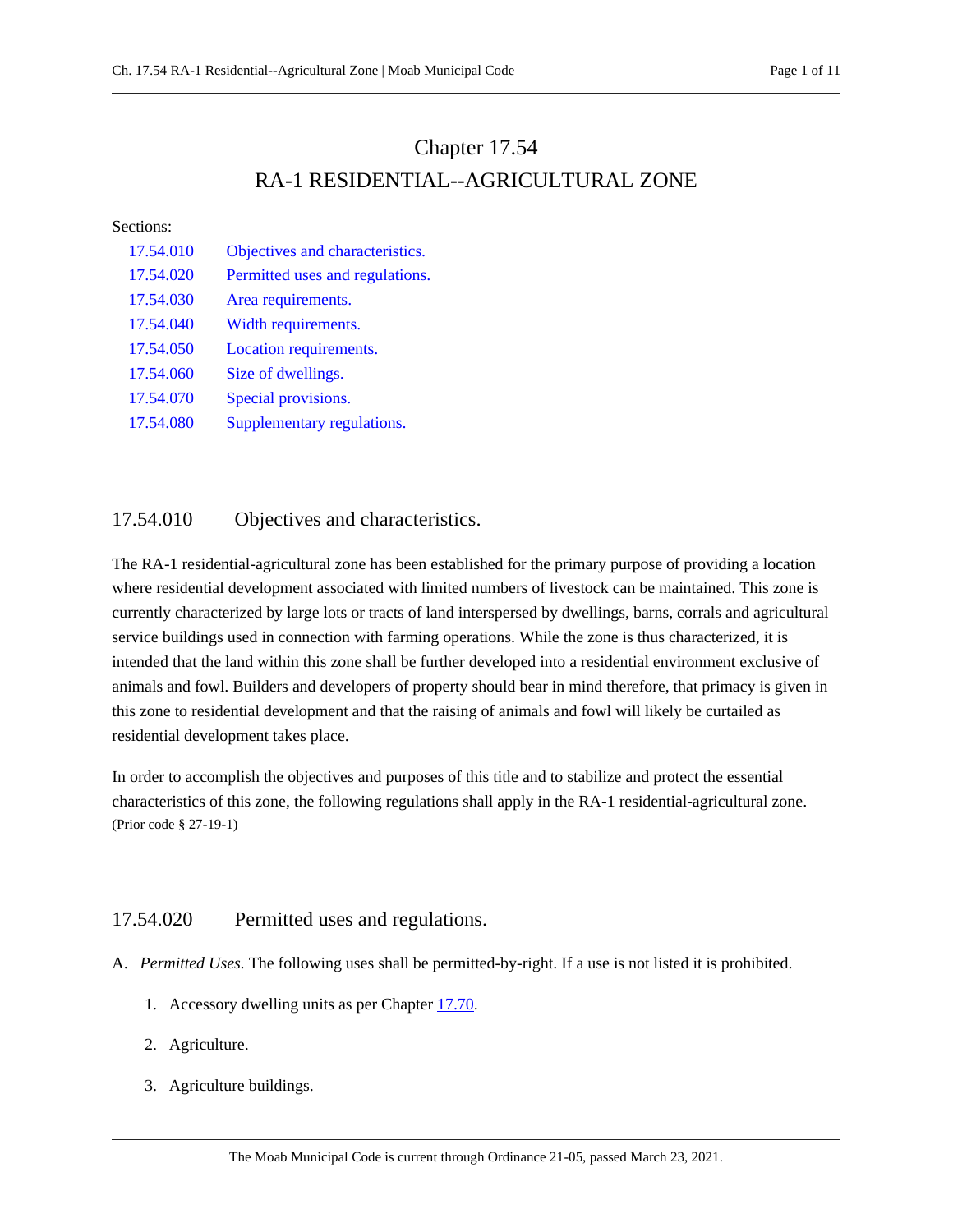4. Cemeteries, public and private. No cemetery, or any extension of an already existing cemetery, shall hereafter be established in the City without a site plan permit process, as outlined in Chapte[r 17.67.](https://moab.municipal.codes/Code/17.67)

a. *Application Required.* Application for the establishment of a cemetery or for the extension to an existing cemetery shall be made on forms provided by the Zoning Administrator. The application shall include:

- i. The name(s) and address(es) of the owner(s) of the land;
- ii. The area(s) of the property that will be used for burial purposes;
- iii. The area(s) of the property that will be used for screening purposes;
- iv. An appropriate fee as adopted by resolution of the City Council;

v. Detailed site plans drawn to scale by a licensed professional Utah registered land surveyor or professional engineer as per Chapter [17.67;](https://moab.municipal.codes/Code/17.67)

- vi. A written legal description of the cemetery;
- vii. A narrative describing the:
	- (A) Age and condition,
	- (B) Historical significance if applicable,
	- (C) Whether the cemetery is religious, family, organizational, or publicly owned,
	- (D) Any prehistoric or historic archaeological discoveries on the property, and
	- (E) A written description of names and vital dates of those interred.

b. *Expansion/Disruption.* If the expansion requires a disruption of existing burial sites, the applicant shall provide a detailed site alteration plan indicating the extent of disruption of the cemetery, methods of construction or removal of human remains, and reburial plan. Such plan shall include a written description and visual drawing of the plan showing the relocation of graves.

c. *Standards of Approval to Be Specified.* A resolution shall be prepared establishing specific standards of compliance to create/extend a cemetery. These shall be based on:

- i. The need for the proposed cemetery or extension;
- ii. The desirability of the location;
- iii. Specific areas to be used for burial purposes and screening;
- iv. Type and extent of landscaping;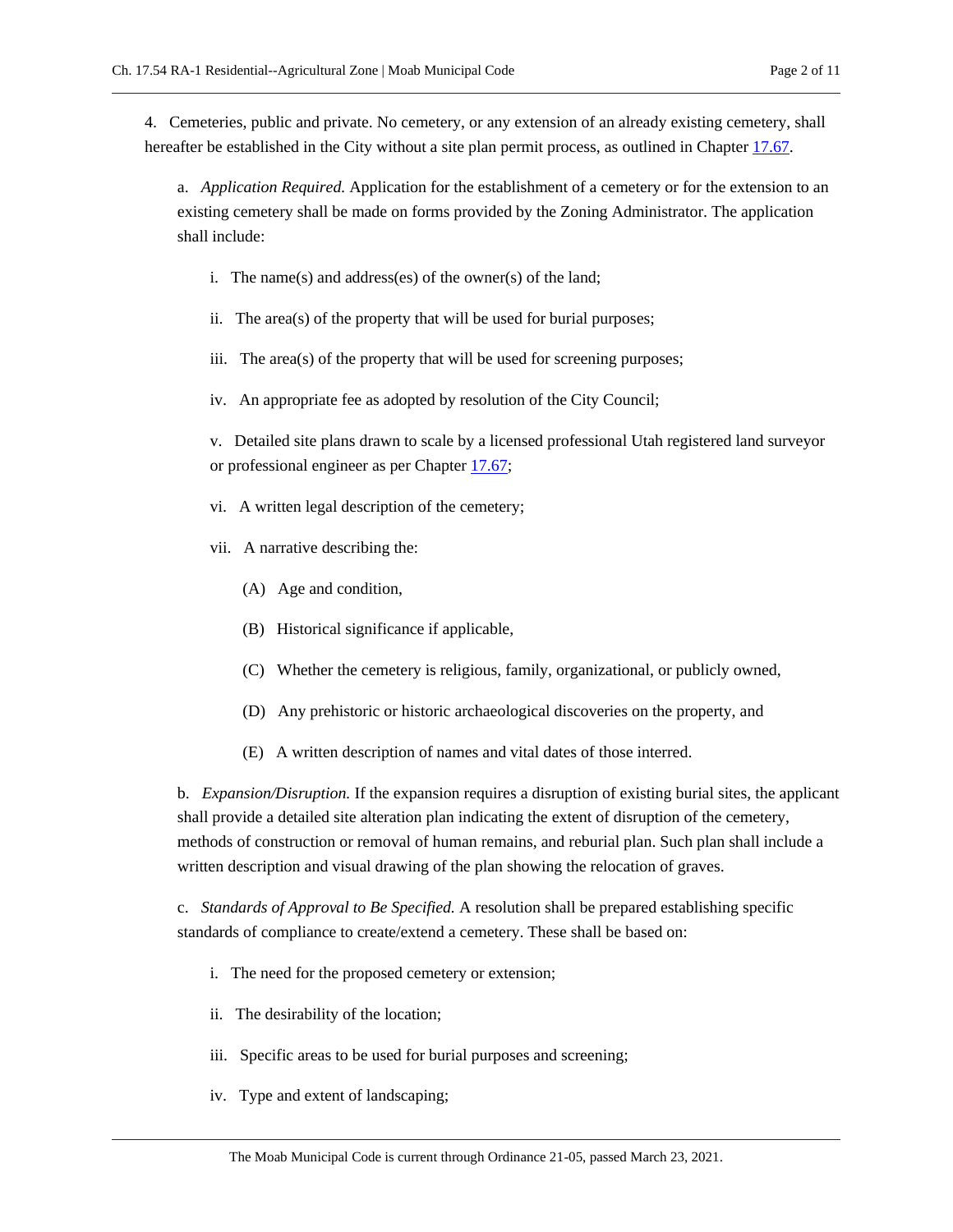- v. Amount of guarantee bond for improvements;
- vi. Light, glare, dust, noise;
- vii. Traffic impacts; and
- viii. Parking.
- 5. Day care. Day care shall be permitted to operate subject to the following standards:
	- a. City of Moab business license is required.
	- b. A valid day care license or certificate as issued by the State of Utah is required.
	- c. Applicants for a City business license shall submit a conceptual site plan that indicates:
		- i. Ingress and egress to the property;
		- ii. Drop off/pick up areas;
		- iii. Traffic circulation;
		- iv. Off-street parking (single-household residence plus space for each FTE staff member);
		- v. Landscaping;
		- vi. Buffering or separation from dissimilar uses;
		- vii. Open space for older kids.
	- d. Compliance with all applicable City regulations regarding noise, odor and glare.

6. Golf courses. Golf courses must contain a minimum of ten acres. Applications for golf courses must follow the site plan requirements of Chapter [17.67](https://moab.municipal.codes/Code/17.67) and must address the following standards:

a. Golf course designs shall implement nonpoint source pollution best management practices (BMPs).

b. Course designs and best management plans shall be submitted to the Moab City Planning Department for review.

c. Course designs must show that there are no encroachments into areas restricted from development and to minimize the impact of the overall site development on natural resources of the area. The design must meet the requirements of Chapter [17.67,](https://moab.municipal.codes/Code/17.67) Site Plan Review, and contain the following supplemental information:

i. Address stream, wetland, and habitat protection;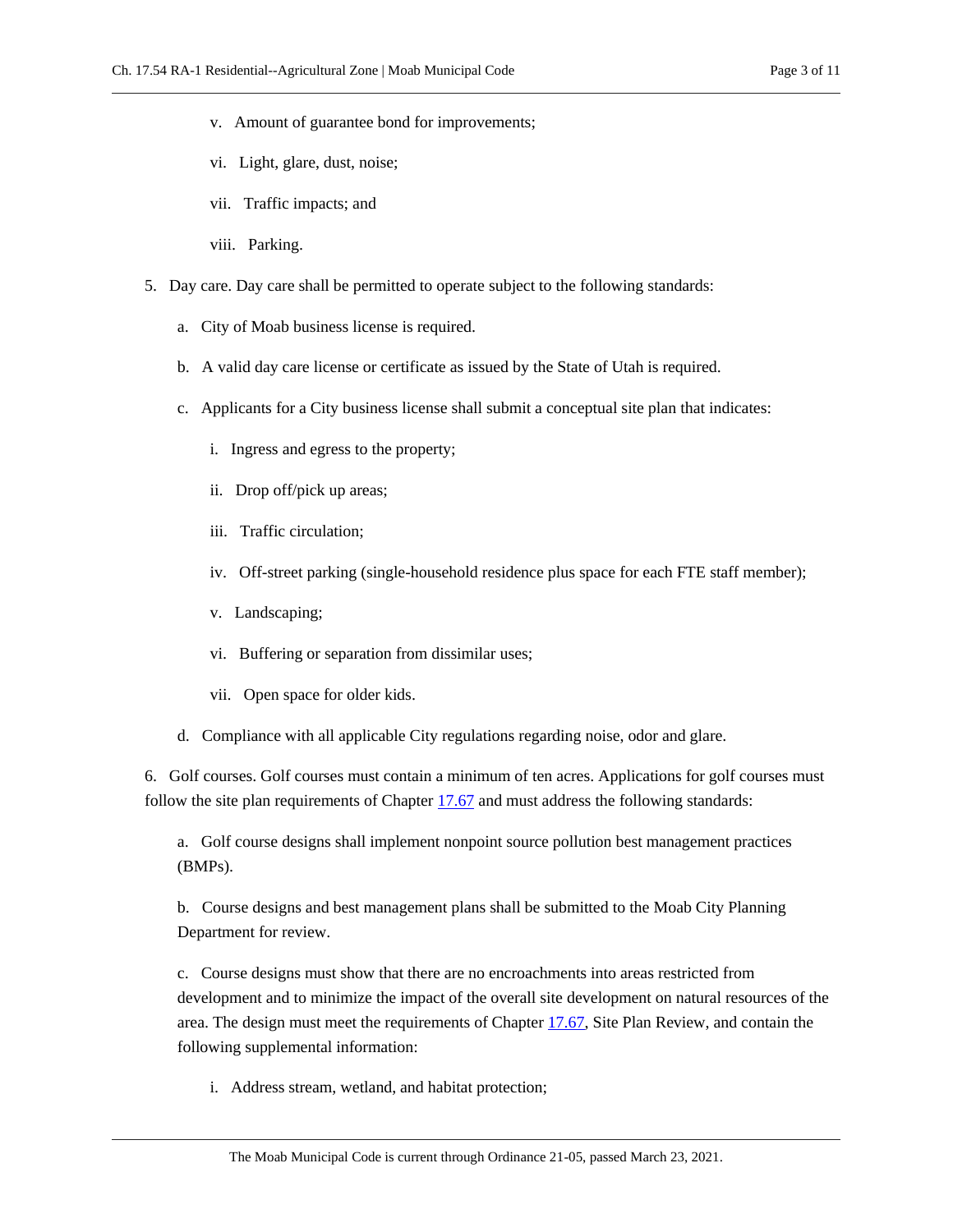ii. Contain an environmental constraints analysis that includes the existing environmental conditions on the site and a report with plans that provide:

(A) Field located streams, ponds or other water bodies, name of watershed and sub-watershed and stream use class designation,

(B) Field located wetlands including documentation of vegetation, soils, and hydrology,

(C) Wetlands classifications (Cowardin; National Vegetation Classification Standard for wetlands),

(D) Calculated one-hundred-year floodplain,

(E) Topography with slopes differentiated as one to twenty-five percent, twenty-six to thirty-nine percent, forty to forty-five percent, and forty-six or more percent,

(F) Existing land cover (e.g., forest, meadow, old field, etc.),

(G) Location of significant plant and/or animal habitat including: documentation of species, date of last known sighting, status, and source of documentation.

d. *Application of Regulations and Policies.* After verification of the existing environmental conditions by the U.S. Army Corps of Engineers or other Federal agency, the applicant will identify on the plan those areas of the site that would be restricted from development by: (i) denoting buffer boundaries, (ii) denoting those areas of significant habitat determined to exist on site that will be preserved, and (iii) denoting those existing areas that will be preserved.

e. *Design Standards for Preliminary Plan.* After the applicant has determined the areas restricted from development, a plan should be prepared for submission to the Planning Department that shows the proposed lay-out of the golf course. The plan shall include the following:

- i. Tees, greens, fairways, and practice range;
- ii. Buildings (e.g., clubhouse, maintenance facilities, etc.);
- iii. Roads, cart paths, and parking lots;

iv. Conceptual design for the management of storm water runoff and water quality including locations and methods and documentation that these locations and methods are practical; and

v. Location of irrigation wells and/or ponds.

f. *Approval of Encroachments.* If any of the above facilities would require encroachment on buffers, streams, wetlands or floodplains, approval must be granted by the U.S. Army Corps of Engineers or other Federal agency.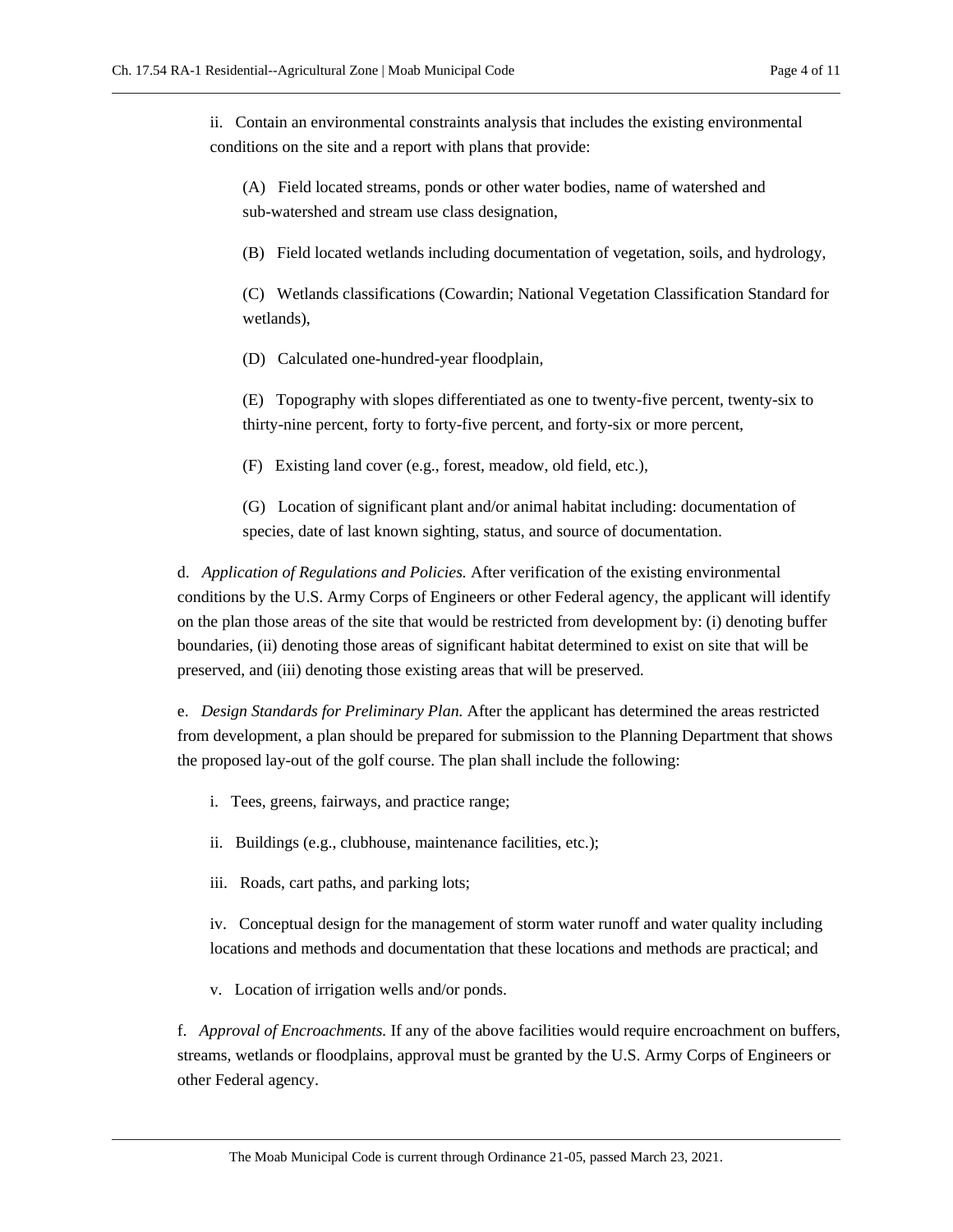7. Group homes.

a. Such homes must be licensed by the State of Utah.

b. All exterior aspects of a group home, including its scale and off-street parking configuration, shall conform with the requirements of the RA-1 zone.

c. Such homes shall provide off-street parking pursuant to Section[s 17.09.210](https://moab.municipal.codes/Code/17.09.210) throug[h 17.09.340.](https://moab.municipal.codes/Code/17.09.340)

d. Such homes may provide living arrangements for not more than eight residents per home (excluding supervisory personnel).

8. Home occupations subject to the standards set forth in Section [5.80.050.](https://moab.municipal.codes/Code/5.80.050)

9. One-household dwellings and accessory uses.

10. Places of worship. All places of worship shall be subject to the regulations established by Utah State Code Annotated ("UCA"). The Planning Department, in accordance with Chapter [17.67,](https://moab.municipal.codes/Code/17.67) shall receive a complete site plan which demonstrates that:

- a. Traffic impacts are minimized so that on-street vehicle flows will not be impeded.
- b. Noise, odor, and glare is contained on the property.

c. Landscaping shall be completed in accordance with the provisions located in Section[s 17.09.360](https://moab.municipal.codes/Code/17.09.360) (Landscaping – Required) and [17.09.370](https://moab.municipal.codes/Code/17.09.370) (Landscaping – Specifications generally). A minimum of fifteen percent of the interior of the parking areas must be landscaped. Trees shall be utilized to provide shade for vehicles and must be of a sufficient size and placement to provide shade to forty percent of the parking area within three years.

d. Possible impacts on adjacent streets, sidewalks, and bike/pedestrian routes have been identified and reduced to minimum levels.

e. Adequate parking for the intended use is provided.

11. Planned unit developments which are connected to a public sewer, subject to the requirements set forth in Chapte[r 17.66.](https://moab.municipal.codes/Code/17.66)

12. Premises agricultural occupations. This type of occupation specifically concerns the retail sale of feed, seed, fertilizer, equipment and similar items used in agriculture. The following standards shall be met for this type of business:

a. Parking areas shall be an all-weather surface such as concrete, asphalt or sealed gravel that will not generate dust or deposit gravel on paved roadways.

b. Hours of operation shall be confined to seven a.m. to seven p.m.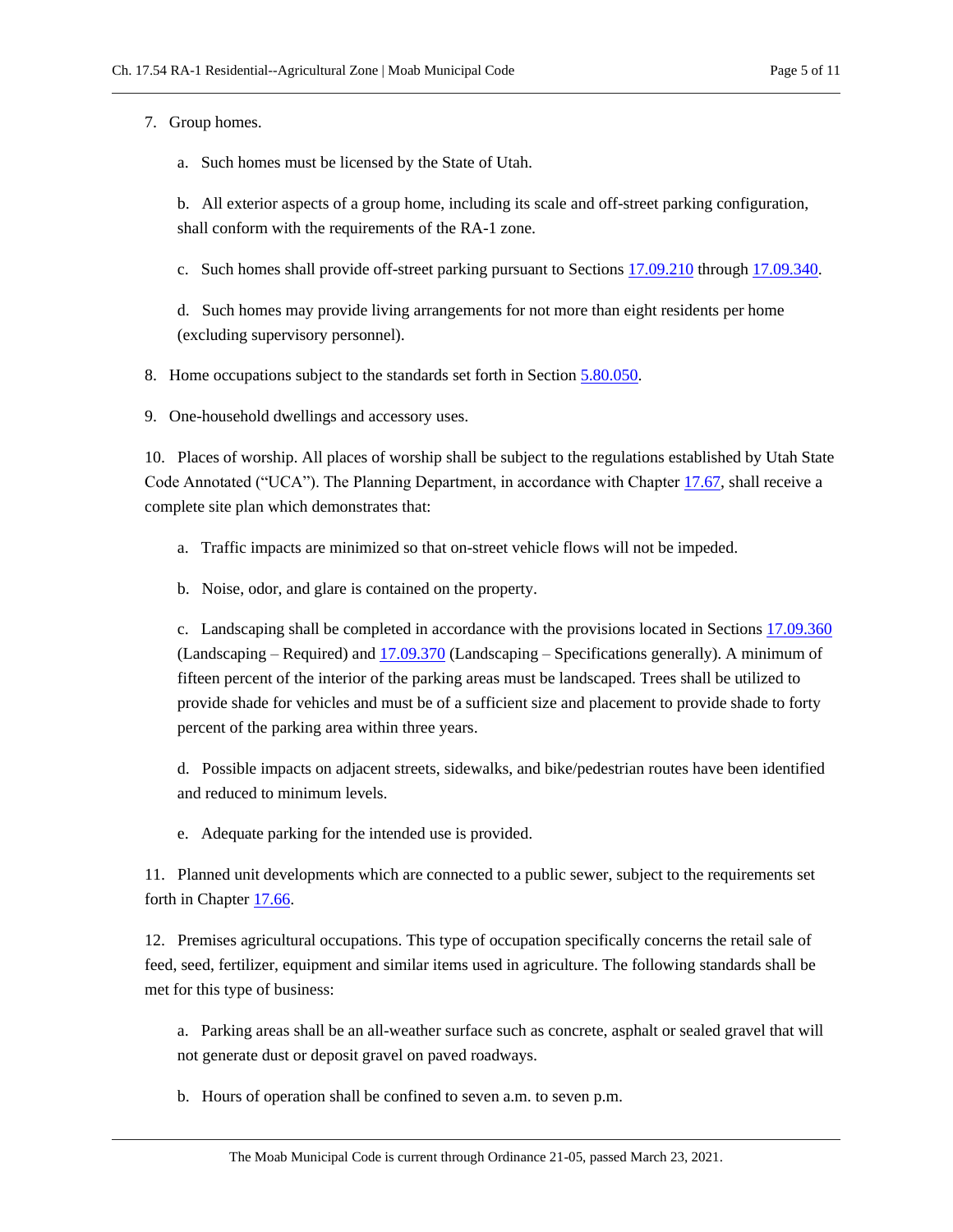c. Dust, glare, odor, and noise shall be confined within the boundaries of the property.

d. All signs shall comply with the sign regulations of Chapter [15.44](https://moab.municipal.codes/Code/15.44) and shall not exceed fifteen square feet.

e. Outside storage of products for sale is limited to hours of operation.

13. Public facilities. This type of use shall be allowed in compliance with the following standards:

a. The proposed use shall be situated on a tract of land sufficient in size to provide for the activities of the use as well as required landscaping, off-street parking, and trails;

b. Landscaping, screening, and fencing shall be installed and maintained to mitigate impacts on surrounding residential uses;

c. Parking areas shall be an all-weather surface such as concrete, asphalt or sealed gravel that will not generate dust or deposit gravel on paved roadways;

d. Compliance with all applicable City regulations regarding noise, odor and glare;

e. Outside storage of equipment, materials, and supplies shall be contained and located within a building or a sight obscuring fence;

f. The use shall demonstrate that there is a benefit to the neighborhood or community;

g. The proposed use shall not generate traffic in excess of the level of traffic associated with the number of residential dwellings that could be permitted on the parcel.

14. Public parks.

15. Raising, care and keeping of animals and fowl for household use and consumption.

16. Schools. All schools shall be subject to the regulations established by Utah State Code Annotated. The City, in accordance with Chapter [17.67,](https://moab.municipal.codes/Code/17.67) shall receive a complete site plan showing that:

a. Traffic impacts are minimized so that on-street vehicle flows will not be impeded.

b. Possible impacts to adjacent streets, sidewalks, and bike/pedestrian routes have been identified and reduced to minimum levels.

17. Utility provider structures. New construction of water lines, sewer lines and electric substations and structures may be constructed subject to the approval of the Planning Commission and Council with a review of a subdivision plat. Such construction is not required to apply for a separate permit but must satisfy the requirements below. Expansions of existing facilities are also subject to the approval of the Planning Commission and Council, and subject to the standards below. The Planning Commission may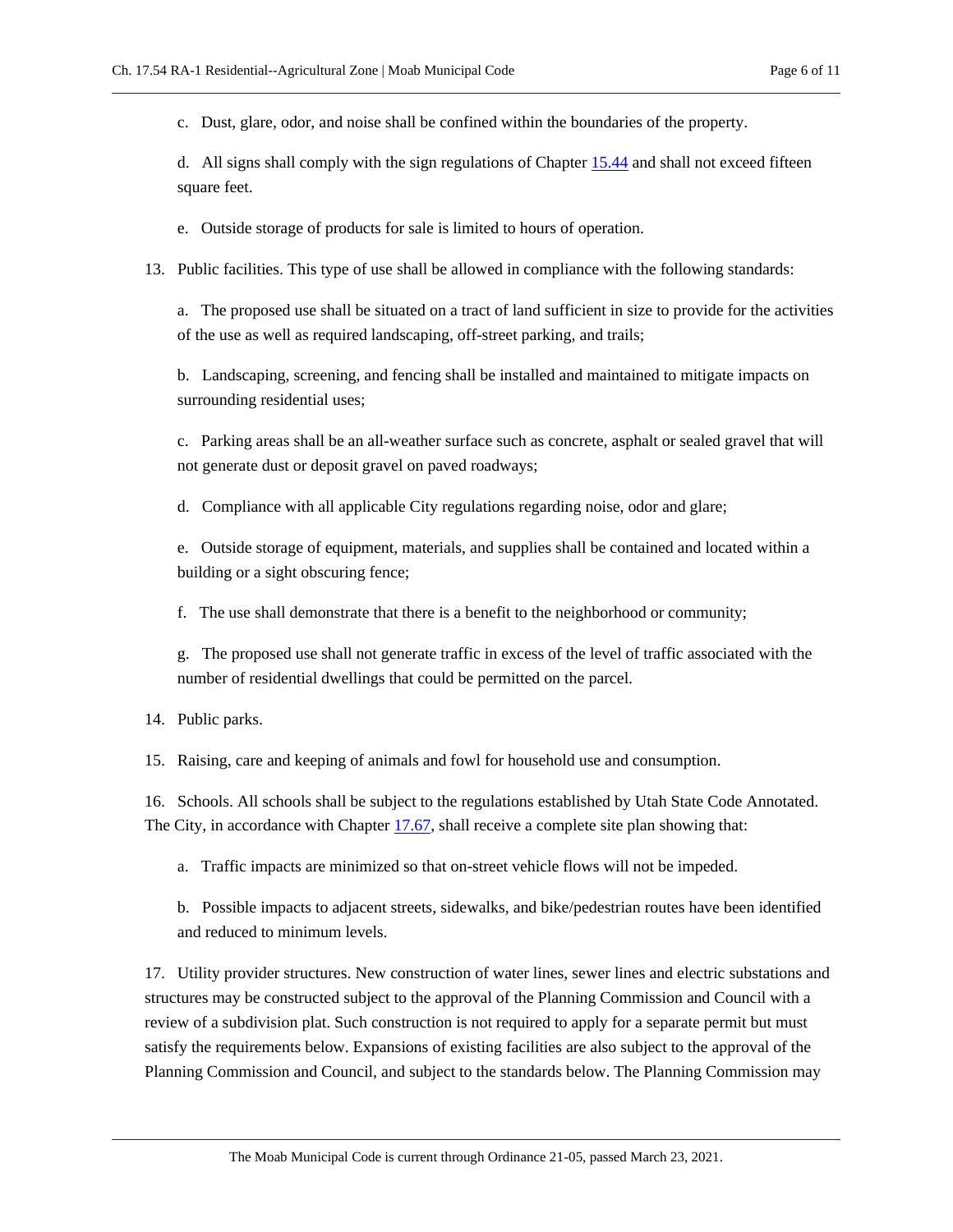require standards in accordance with the following language that are reasonably necessary to protect surrounding property values and residential amenities:

a. These types of facilities include but are not limited to:

i. Electrical utility facility, provided transmission lines are excluded from the requirements of this section if visibility is essential to safety, security, or maintenance access;

- ii. Solid waste disposal facility;
- iii. Water pumping plants and pipelines;
- iv. Public utility buildings and structures (except power plants);
- v. Flood control structures;
- vi. Substations;
- vii. Sewage treatment plants subject to review and approval of the State Department of Health.
- b. *Site Standards.*

i. *Architectural Form and Character.* A building housing all or a majority of a utility facility must be compatible with the architectural form of surrounding buildings. This requirement is not applicable to a utility facility where significant elements of the facility are not housed inside of a building or to isolated minor elements such as pad mounted transformers, telephone pedestals and metering stations.

ii. *Screening and Fence Requirements.* A utility facility must be site screened with landscaping and/or fencing. Landscape development shall include retention of significant trees, as necessary to maintain and protect property values, to enhance the visual appearance of the City, to preserve the natural character of the area, to promote utilization of natural systems, to reduce the impacts of development on the storm drainage system and water resources, and to provide a better transition between the various land uses permitted in the City.

(A) The Planning Department and Community Development Director shall review the proposed landscape plan with each application and make a recommendation to the Planning Commission.

(B) The applicant shall provide site perimeter landscaping that consists of a minimum width of ten feet and includes:

(1) Evergreen and deciduous trees, with no more than fifty percent being deciduous, a minimum of six feet in height, and planted at intervals no greater than thirty feet on center;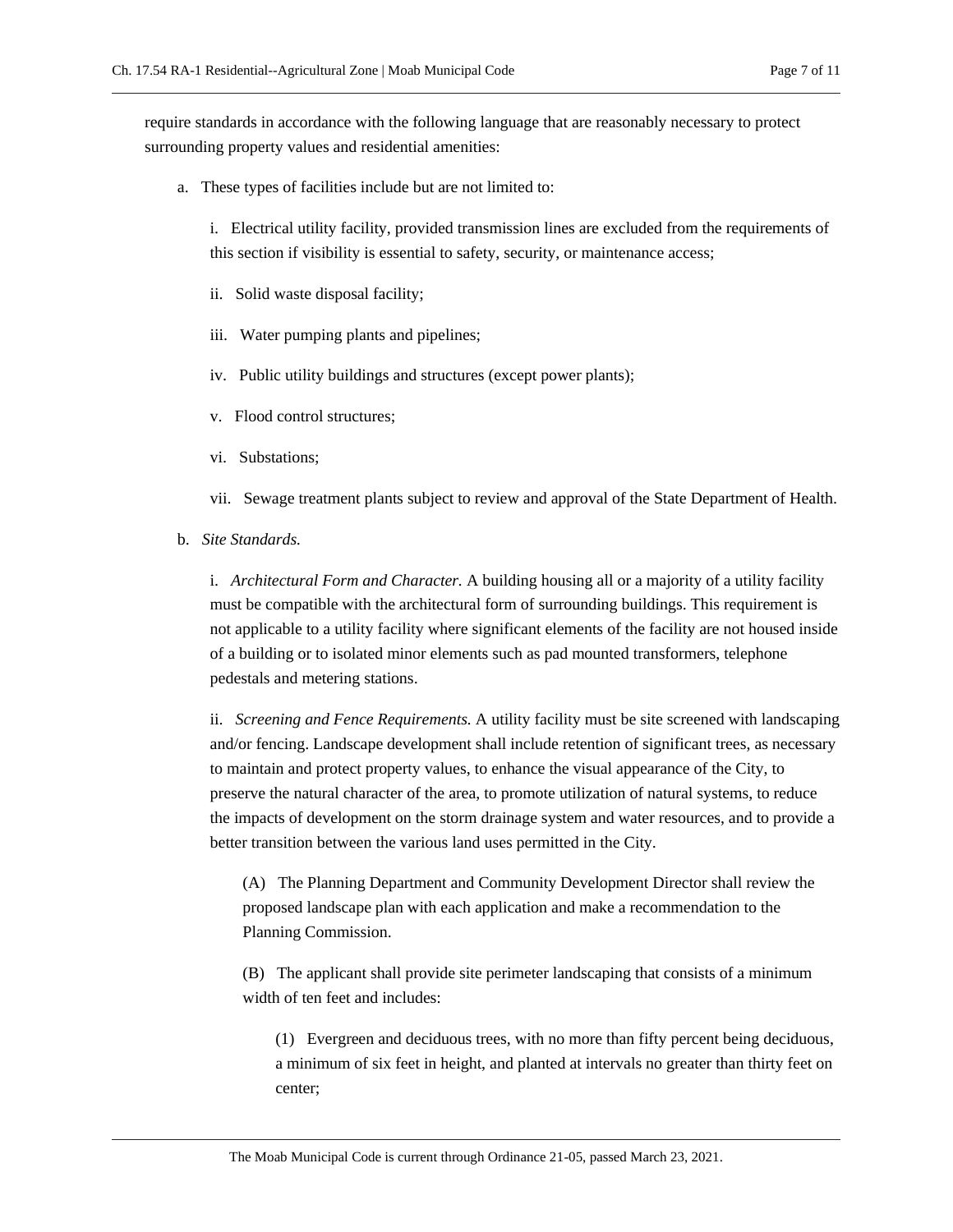(2) A minimum of three and one-half feet in height, and living ground cover planted so that the ground will be covered within three years.

iii. If planted to buffer a parking area, access, or site development other than a building, any of the following alternatives may be used unless otherwise noted:

(A) Shrubs, a minimum of three and one-half feet in height, and living ground cover must be planted so that the ground will be covered within three years.

(B) Earth-mounding, an average of three and one-half feet in height, planted with shrubs or living ground cover so that the ground will be covered within three years. This alternative may not be used in a downtown land use district.

(C) A combination of earth-mounding and shrubs to produce a visual barrier at least three and one-half feet in height.

iv. Equipment and vehicle storage yards require fifteen feet of landscaping on all sides if visible from a public right-of-way.

v. *Parking Area Landscaping.* Parking areas require landscaping as follows in addition to any site perimeter landscaping as required.

vi. Alternative landscaping may be approved by the Planning Commission if the landscaping will provide the desired screening as noted below:

(A) The proposed landscaping represents an equal or better result than that which could be achieved by strictly following the requirements of this section; and

(B) The proposed landscaping either:

(1) Incorporates the increased retention of significant trees and naturally occurring undergrowth;

(2) Better accommodates or improves the existing physical conditions of the subject property;

(3) Incorporates elements to provide for wind protection or to maintain solar access;

(4) Incorporates elements to protect or improve water quality; or

(5) Incorporates native species in a design that buffers a critical area from uses on the site, including parking.

- 18. Veterinary clinic with kennel.
	- a. Noise, odor and glare shall be contained on the property.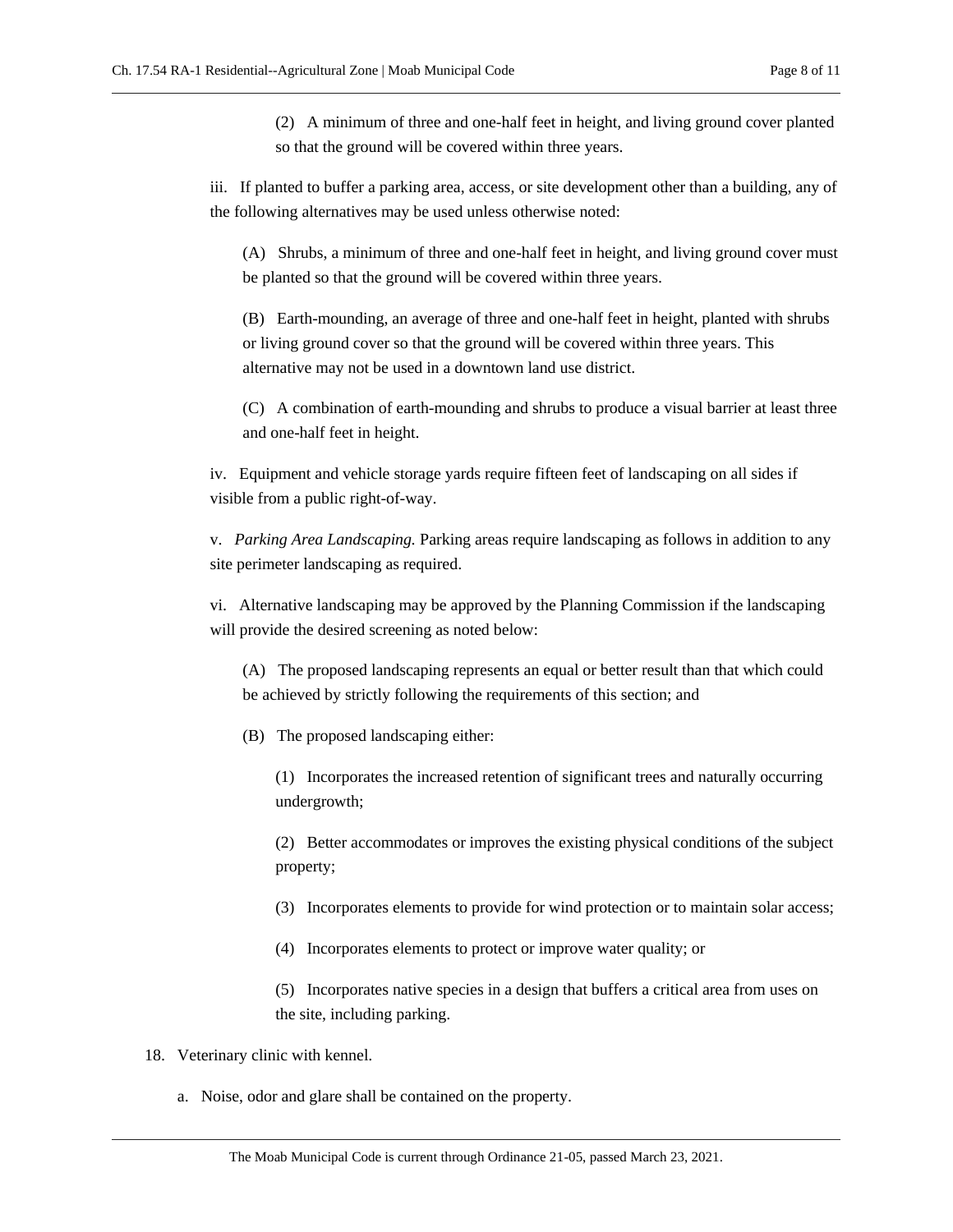<span id="page-8-2"></span>b. Fencing, landscaping, the design of parking areas, and downward directed and full cut-off light fixtures shall be used to reduce impacts on adjacent properties.

c. Parking shall be provided at a rate of one space per one thousand square feet and one space per each employee. ADA handicapped accessible spaces shall be provided as required.

d. A buffer area of twenty-five feet shall be used to provide a separation from other uses and adjacent properties. Buffering shall include the elements of subsection  $(A)(18)(b)$  of this section.

e. Vehicular ingress and egress traffic patterns shall be designed to not impede existing traffic flows and provide adequate interior circulation.

f. Hours of operation for public access shall be from seven a.m. to seven p.m.

g. Landscaping shall consist of berms, solid wooden privacy fence, decorative block wall or combination thereof and be in accordance with the requirements of Sections [17.09.360](https://moab.municipal.codes/Code/17.09.360) (Landscaping – Required) and [17.09.370](https://moab.municipal.codes/Code/17.09.370) (Landscaping – Specifications generally). A minimum of fifteen percent of the interior of the parking areas must be landscaped. Trees shall be utilized to provide shade for vehicles and must be of a sufficient size and placement to provide shade to forty percent of the parking area within three years. (Ord. 19-13 § 21 (part), 2019; Ord. 18-01 (part), 2018: Ord. 12-05 (part), 2012; Ord. 08-03 (part), 2008; Ord. 94-12 (part), 1994; Ord. 85-01 § 2, 1985; prior code § 27-19-2)

#### <span id="page-8-0"></span>17.54.030 Area requirements.

The minimum building site area shall be one recorded lot or parcel of land not less than one acre in area for each one-household dwelling, day care nursery, or rest home and not less than five acres for each planned unit development. (Ord. 19-13 § 21 (part), 2019; prior code § 27-19-3)

## <span id="page-8-1"></span>17.54.040 Width requirements.

The minimum width requirements for any building site shall be one hundred twenty-five linear feet, measured at a distance of twenty-five feet back from the front lot line, except when a building site is situated in an approved large-scale development. (Ord. 99-05, 1999: prior code § 27-19-4)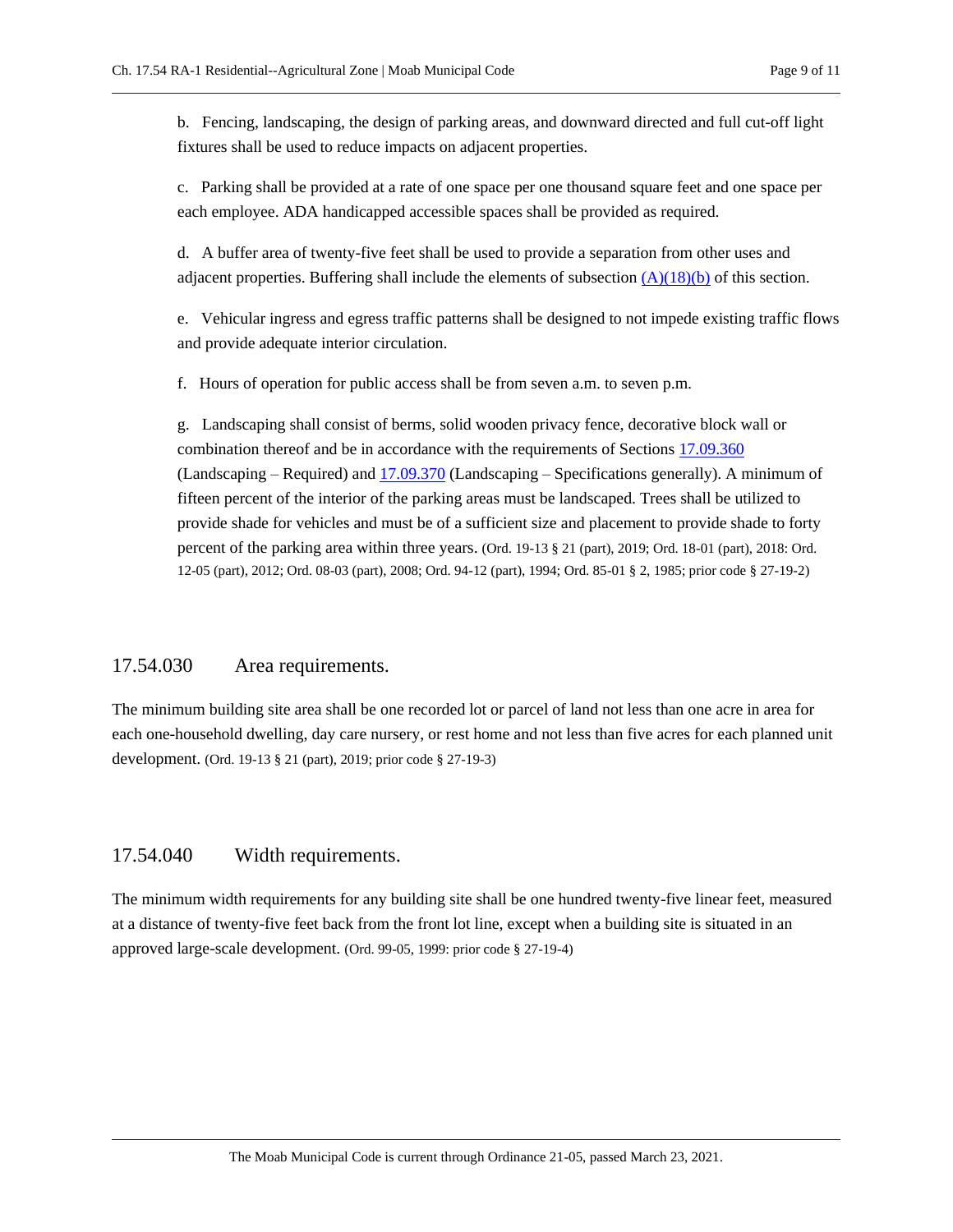#### <span id="page-9-0"></span>17.54.050 Location requirements.

A. *Front Setback.* All buildings and structures shall be set back at least twenty-five feet from the front lot line or fifty-five feet from the centerline of any public street, whichever is greater.

B. *Side Setback.* All dwellings shall be set back from the side property line a distance of at least ten feet and the total distance of the two side setbacks shall be at least twenty-four feet. On corner lots, the side setback from any street shall not be less than twenty-five feet for main buildings.

C. *Rear Setback.* For interior lots, all dwellings and other main buildings shall be set back from the rear property line a distance of at least twenty-five feet. For corner lots, all dwellings and other main buildings shall be set back from the rear property line a distance of at least twenty feet.

D. The minimum side setback for accessory buildings on interior and corner lots is listed in Section [17.09.560,](https://moab.municipal.codes/Code/17.09.560) Accessory use or structure.

E. *Livestock and Fowl Setback.* Uses for the care and keeping of livestock and fowl shall be located at least one hundred feet distance from any existing dwelling and one hundred feet from the front property lines. (Ord. 18-01 (part), 2018: Ord. 10-14, 2010; prior code § 27-19-5)

## <span id="page-9-1"></span>17.54.060 Size of dwellings.

The ground floor area of any one-household and two-household dwellings shall be not less than one thousand square feet, except as may be approved in a planned unit development. (Ord. 19-13 § 21 (part), 2019; prior code § 27-19-6)

## <span id="page-9-2"></span>17.54.070 Special provisions.

The maximum density in a planned unit development shall not exceed five units per acre contained in the development. (Ord. 18-01 (part), 2018: prior code § 27-19-7)

## <span id="page-9-3"></span>17.54.080 Supplementary regulations.

See also Supplementary Requirements and Procedures Applicable Within the Zones (Chapter [17.09](https://moab.municipal.codes/Code/17.09) of this title). (Prior code § 27-19-8)